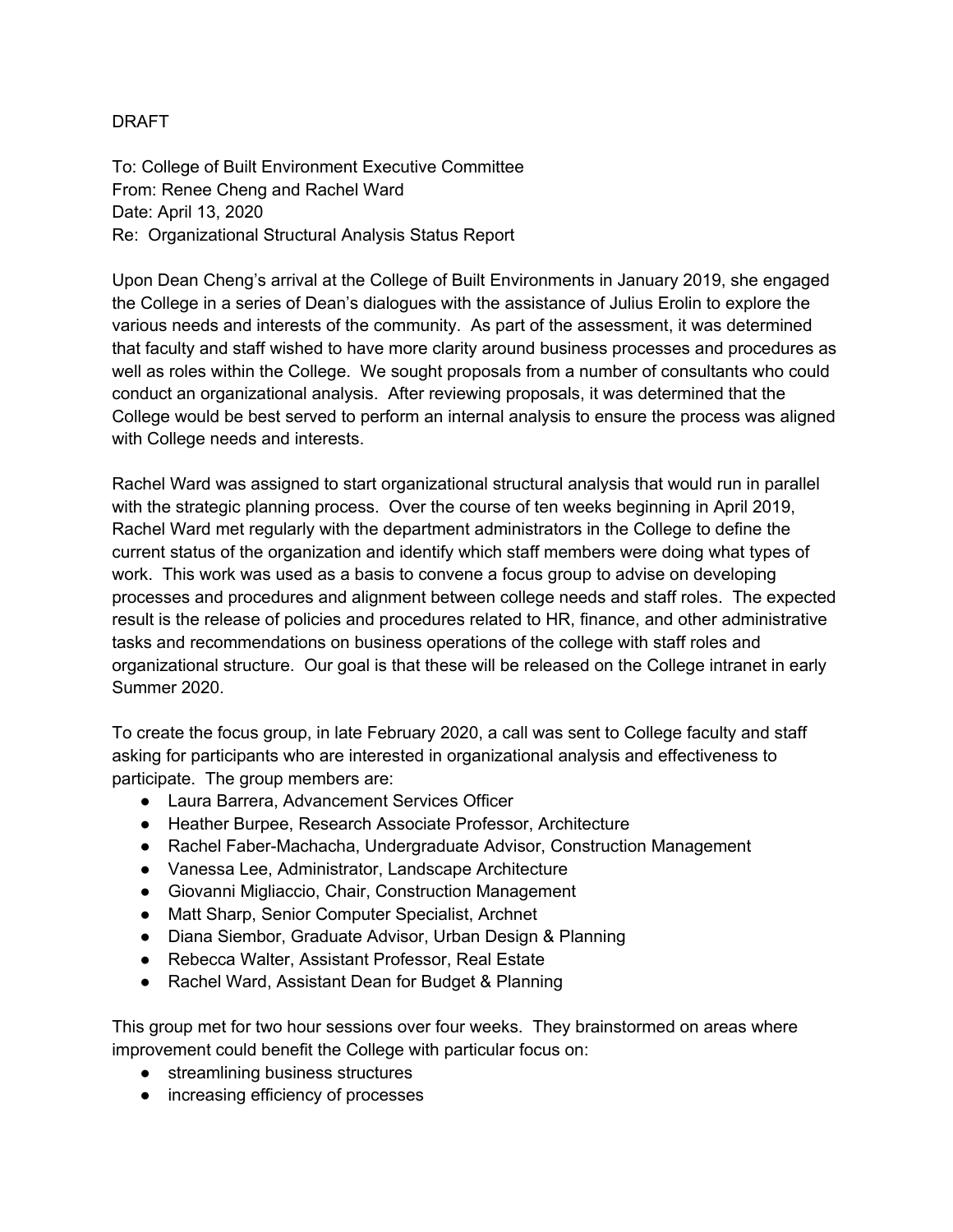## ● enhancing services

The initial questions were: What administrative structures, processes, and services are inefficient or outdated? What administrative structures, processes, and services can be improved and how? This conversation evolved to touch on all the administrative areas of the college including communications, student services, computing, finance, human resources, and advancement. Below is a summary of suggestions/identifications.

# Policy and procedure

There is a lack of clear written guidance that allows faculty and staff to navigate systems on their own and results in a lack of accountability. Policy and procedure allows faculty and staff the room to focus on the important work without "recreating the wheel". This would allow for consistent practices across the college in a much more streamlined way. Specifically, guidance around facilities, HR, and financial processes and oversight were deemed as high priority.

# Organization chart

An org chart will be updated to address inefficiencies around reporting structures as well as areas of responsibility, accountability, and decision-making. It was noted that there is not consistency among job responsibilities and matching job titles or pay grades. The flexibility of department needs is appreciated but a certain standard approach could be of use. For example, each department should have administrative support and advising but the numbers may vary the job tasks to a certain degree. Generally though, these job descriptions could be modularized with regular re-evaluation as positions are vacated and filled.

## Centralized processes

Some processes could be centralized to provide more consistency and a more powerful approach, a reduction in the duplication of faculty and staff efforts around similar topics. Examples and suggestions include:

- Time schedule
	- More coordinated effort across college to provide best student experience and access to courses and increased budget benefit to departments
	- Ability to see opportunities for new offerings and address overlaps
- College-level student services support
	- Act as a coordinator of department advisor and liaison with UW offices
	- Coordinate study abroad efforts and info sessions
	- Facilitate workshops and tours
	- Manage student disciplinary issues and investigate complaints
- Communications
	- More powerful voice as one unit, greater impact
	- Provide true expertise in marketing
- Human resources and Workday
	- Large workload for administrators and could free up their time for more departmental needs
	- Standardized processes and procedures
	- Consistent onboarding and offboarding